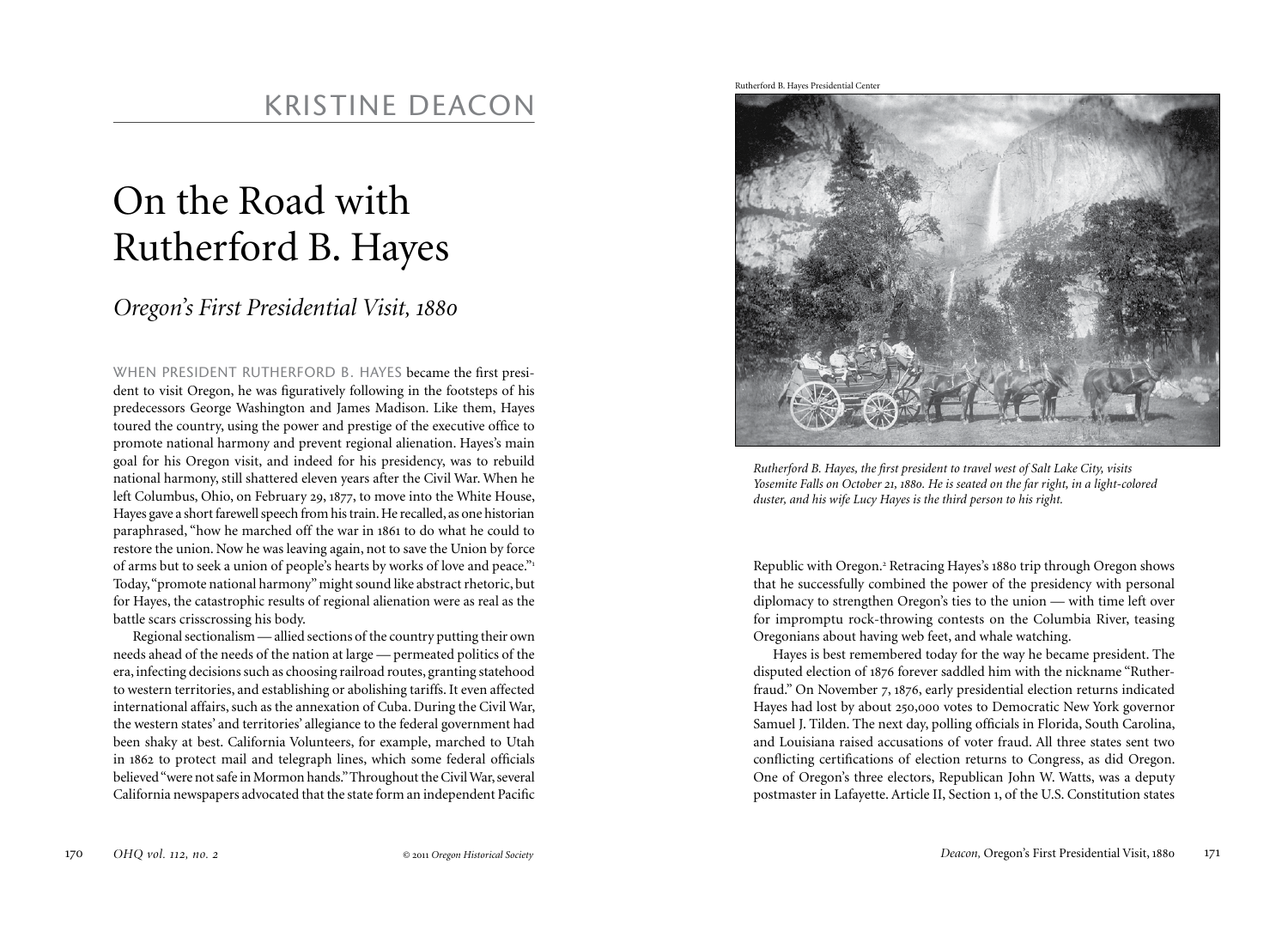no "Person holding an Office of Trust or Profit under the United States, shall be appointed an Elector." Oregon's Democratic governor, La Fayette Grover, declared Watts ineligible to be an elector and declared E.A. Cronin, a Democrat who supported Tilden, the legitimate third elector. The threeperson Oregon canvassing board sent a certification of election to Congress attesting that all three Oregon electors voted for Hayes. Grover sent a certi fication of election saying two of the electors voted for Hayes and the third, Cronin, voted for Tilden. 3

The Hayes-Tilden election was the first time Congress had been faced with deciding which of an individual state's certifications of election was valid. Weeks of dithering and uncertainty stressed the nation. On January 29, 877, |<br>|<br>| President Ulysses S. Grant signed the Electoral Commission Act, passed by both houses of Congress, authorizing a panel of five senators, five represen tatives, and five U.S. Supreme Court justices to decide which certificates of election from Florida, Louisiana, South Carolina, and Oregon were valid. 4

As the weeks of bickering in Congress dragged on, southern congressmen stalled and delayed the Electoral Commission's progress. On February 26 and 2 7, Hayes's representatives met with a group of southern congressmen for three sessions that became known as the Wormley Conference.<sup>5</sup> The southerners agreed to drop their opposition to Hayes if he would remove U.S. Army troops from Louisiana and South Carolina, if Congress would fund construction of the Texas and Pacific railroad, and if Hayes would appoint a southerner to his cabinet and return home rule to the southern states. 6 Hayes agreed, the Electoral Commission decided the election in Hayes's favor, and on March 2, 1877, the president pro tempore of the Sen-|<br>|<br>| ate, Michigan Senator Thomas W. Ferry, declared Hayes the United States of America's nineteenth president. ;

Bitterness and mistrust about the disputed election shadowed Hayes's four-year term. U.S. Supreme Court Justice Stephen J. Field, one of the mem bers of the Electoral College, wrote to Matthew Deady, the federal district judge in Oregon, what many people likely were thinking: "The President, who owes his seat to the success of a gigantic conspiracy and fraud, is not finding his place a bed of roses. It is right that it should be so. He is evidently a very weak man, and hardly knows what to do."<sup>8</sup>

Ironically, Hayes, who sought the presidency to reunify the nation, took office after an election that caused great national discord. His first presidential step toward repairing national unity was to end Reconstruction. Critics called it an act of cynical political expediency that abandoned black Americans to the mercies of repressive southern politics and strengthened southern sectionalism. But whatever the actual results, it is clear Hayes's *intent* was healing and unification. In his inaugural address, Hayes reaffirmed his commitment to black Americans and explained why he believed ending Reconstruction was the right course: "Let me assure my countrymen of the Southern States that it is my earnest desire to regard and promote their truest interest the interest of the white and of the colored people both and equally — and to put forth my best efforts in behalf of a civil policy which will forever wipe out in our political affairs the color line and the distinc tion between North and South, to the end that we may have not merely a united North or a united South, but a united country." 9

That intent to unify the country prompted Hayes's decision to tour the West Coast, to use the prestige of the presidential office to reinforce national harmony there, and to pre vent regional alienation. Hayes, who greatly admired George Washing ton, referred to the first president's tour of all thirteen states when



*Rutherford B. Hayes, the first president to visit Oregon, toured the West Coast to promote national harmony and prevent regional alienation.*

he told a crowd in Roseburg, Oregon: "We all desire that the relationship between the people of the older states and the people of this coast should be more kindly, friendly and fraternal. Therefore it seems to me altogether fitting and proper that I should follow the example of the most illustrious president of the republic, the first, who at the commencement of his term of office traveled through each and every one of the then existing states of this union. This reception is not intended to honor the qualities of anybody. It is a manifestation of the love and attachment to the government in which you all live, to the union, to the states, to the constitution and the principles of free government."10

Washington's goals for his precedent-setting tour were to strengthen support for the fledging national government and to reassure the country that the federal government would not resemble a monarchy or aristocracy. He wanted his tour to be "without any parade, or extraordinary ceremony." In part because of his immense personal popularity, every city he visited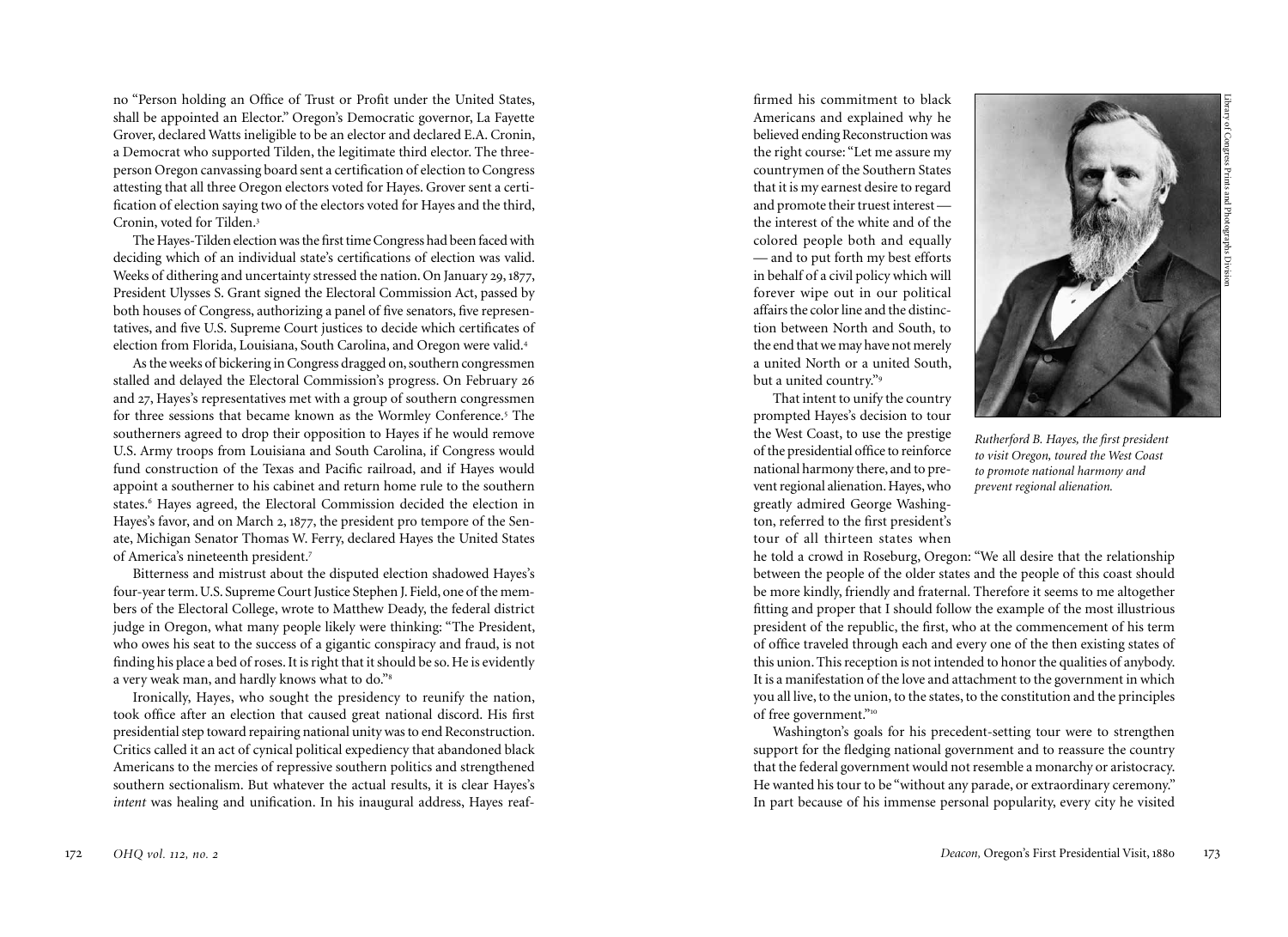held receptions, parades, and official ceremonies, leading critics to snipe about "the vileness of the adulation paid to Washington." That criticism may be why Adams, Jefferson, and Madison chose not to tour the nation. "Traveling among the people on Washington's model still looked too much like a monarchical progress to be acceptable in a republican nation," writes Richard J. Ellis in *Presidential Travel: The Journey from George Washington to George W. Bush.* Ellis details the complete metamorphosis from early presidents using travel to demystify the presidency to modern-day presi dents using travel to create the myth of an imperial presidency. Today, a president's "entire traveling apparatus is set up to create a barrier between people and the president," Ellis writes, with chief executives traveling in Air Force One and long motorcades with darkly tinted windows, staying in hotels sealed by the Secret Service, and delivering speeches from podiums made of bulletproof glass, separating presidents from audiences. "Contemporary presidential travel dramatizes the regal presidency rather than dispels it."<sup>12</sup> 1

On June 8, 188 0, two days after the Forty-sixth Congress recessed, Hayes |<br>|<br>| announced his plans to tour the Pacific Coast — becoming the first sitting president to travel west of Salt Lake City, which Ulysses S. Grant had visited in 8 5 . <sup>13</sup> The *Washington Post* announced the commencement of his trip |<br>|<br>| .<br>. later that summer: "The fraudulent President, accompanied by his usual retinue of Cabinet ministers and army officers, leaves to-day for the Pacific slope, where he proposes still further to disgrace the office which he stole by making a series of partisan stump speeches. As anything in the way of a speech from Hayes is inflictive enough, the unfortunate inhabitants of our Western coast may well apprehend something nauseating in the warmedover political twaddle which he now proposes to serve up to them."<sup>14</sup> But Oregon newspapers were enthusiastic about the presidential visit. Their reports show Hayes was correct in believing that, twenty years after state hood, many Oregonians felt Oregon was, if not estranged, certainly distant from the Union. The reports also show that Hayes, like Washington and Monroe before him, was correct in believing a presidential visit would overcome much of that feeling.

The *Daily Oregonian* editorialized:

The people of Oregon cannot but regard the visit of the president of the United States as a notable event. No president has ever before visited it, and no ex-president save General Grant. When President Jefferson organized and started the expedition of Lewis and Clark on its famous journey of exploration to the great river of the west, then scarcely known except as a half mythical name, the most sanguine dreamer could not have imagined that long before the close of the century the president of the United States would stand upon the banks and sail upon the waters of this river of Oregon, visiting here a state of the union upon the extreme western verge of the continent — a region bearing a name

*OHQ vol. 112, no.* 

then nothing more than a mere geographical expression, quite as unfamiliar as any point in the indistinct geography of the still unknown and far distant western world." 5 1

In his diary on August 9, 188 0, Hayes outlined his goals for the trip: "As |<br>|<br>| I now see it congratulations on the condition and prospects of our Country will almost always be appropriate. In order to make the talks practically useful, not merely vain boasting, let me trace the favorable conditions to the adoption of sound principals, and warn the people of some evils existing which threaten our future, such as . . . popular illiteracy, Sectional and race prejudices &c. &c." 6 Hayes's notes about "race prejudice" reflect 1 his concern about the surge in anti-Chinese racism as well as the federal government's policies regarding the 325 ,464 Indians living in the United States, an issue he would address in Oregon.<sup>17</sup> As president, Hayes steered federal Indian policy from a philosophy of subjugation or annihilation to one of assimilation.<sup>18</sup> The *Oregonian's* editorial on July 15, 1878, succinctly 1 |<br>|<br>| |<br>|<br>| .<br>. presented the polarized approaches: "There is no possible solution of the Indian question except through extinction of the Indian as an Indian. This may be done in two ways: First, by annihilation of the race; second, by such change of our policy as will make him strictly amenable to law, teach him individual responsibility and individual property, break up his tribal relations and dependence, and cause him to learn that he must support himself."<sup>19</sup> In |<br>|<br>| addressing the "Indian question," Hayes was entering a decades-old debate about Indians and America.

In 1849, administration of Indian policy began to shift from the War Department to the newly created Interior Department (now the U.S. Department of the Interior), and for the next thirty years, the two depart ments squabbled about responsibilities and basic philosophy. The Interior Department increasingly supported Indian rights and protection, while the army perceived its mission as protecting and encouraging white settlers, primarily by use of military force against Indians. By 1879, many members |<br>|<br>| .<br>. of the military believed Indians no longer posed enough threat to justify having the War Department conduct Indian policy. At the same time, supporters of Indian assimilation highlighted what they considered the successes of Indian boarding schools, especially the Hampton Normal and Agricultural Institute in Virginia, which began admitting Indians in 8 8, |<br>|<br>| .<br>. and the Carlisle Indian Industrial School in Pennsylvania, which opened in 1879.<sup>20</sup> In February 1879, Congress decided the Interior Department would |<br>|<br>| .<br>. have complete jurisdiction of Indian affairs. Hayes appointed reformer Carl Schurz as Secretary of the Interior to direct the president's assimilation agenda, which included moving Indian children to boarding schools. 2 Hayes 1 would give one of the most significant speeches of his Pacific Tour at the Forest Grove Indian Industrial and Training School in Oregon, explaining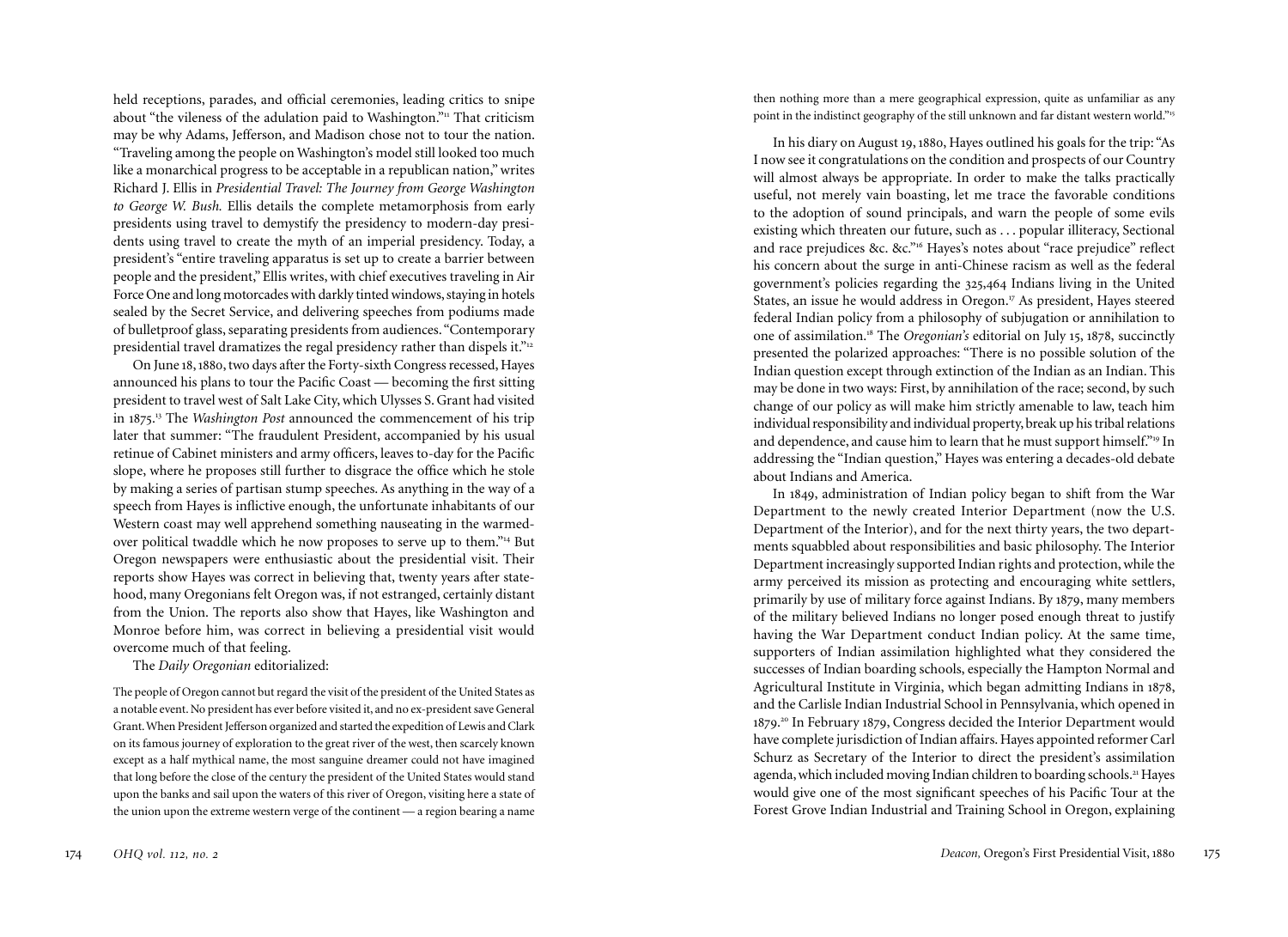his firm commitment to assimilation and particularly to the establishment of off-reservation boarding schools. While Hayes viewed assimilation as a humane improvement to the federal government's Indian policy, scholars have attacked the policy, and particularly its off-reservation boarding schools, as an almost criminal, shameful part of the nation's heritage.<sup>22</sup>

For both moral and economic reasons, Hayes was also concerned about racism directed at Chinese immigrants. In his first State of the Union Address, he had acknowledged the importance of trade with nations of the Pacific Rim. Such trade was particularly important in Oregon, which by 188 0 was beginning to attract the lucrative U.S.–China flour trade from California. The president was concerned that alienating China would financially hurt the United States. His concerns became prophetic in 9 5, when Chinese, |<br>|<br>|  $\overline{a}$ outraged by laws restricting them from entering the United States, organized a boycott of U.S. imports.Hayes had created a three-person commission in 1879 to renegotiate and modify the United States–China Burlingame treaty of 1868. The Chinese government, which agreed to control Chinese immi gration to the United States in return for protection of trade and of Chinese immigrants living in this country, signed the treaty eleven days after Hayes 3

returned from his Pacific tour. 2

Hayes asked Commander of the Army Gen. William T. Sherman to organize the sev enty-one-day journey in the West, and he asked Sherman and Secretary of War Alexan der Ramsey to travel with him. Sherman was well known for his Civil War march through the South and the burning of Atlanta. After the Civil War, he commanded the Military Divi sion of the Missouri and toured the West extensively. Grant pro moted Sherman to Commander of the Army in 1869, and Sher man continued to visit the West frequently, including trips to Oregon in 1870 and 1877.<sup>24</sup> |<br>|<br>| |<br>|<br>|

Sherman accepted the task of organizing the trip like the good soldier he was, although



*Commander of the Army Gen. William T. Sherman planned the trip and accompanied Hayes. He brought along his nineteen-yearold daughter, Rachel, and his mistress, Mary Audenreid.*

he could not help grousing: "I am now very busy making my preperations [sic] for the Grand Tour to California, Oregon, Arizona, New Mexico &c to begin Sept . . . I expect less real pleasure than I usually experience on such |<br>|<br>| occasions, because the President will be along, and I will have to defer to him as to routes delays &c. instead of being as usual Boss of the trip — Still I know the Country, and he does not — and he will have to follow his guide."<sup>25</sup> Sherman assigned Col. John Jameson of the U.S. Army Railway Mail Service to help plan the trip, travel with the group, and keep the expense account.

Sherman went on the trip for two reasons: to protect the president, who traveled without bodyguards, and, with Secretary Ramsey, to inspect troops and forts. The U.S. Army, consisting of 25 ,000 soldiers, was facing its third major transition in nineteen years. After the Civil War, its emphasis had shifted to protecting the interests of white settlers on the western frontier, primarily by use of military force against Native Americans. Sherman had written in 1868, "true military policy will be for many years to keep small but well supplied posts along the great lines of travel east and west, marked by the two Pacific Railroads," but he also foresaw the end of that policy: "When these two great thoroughfares [railroads] reach the base of the Rocky Mountains, and when the Indian title to roam at will over the country lying between them is extinguished, then the solution of this most complicated question of Indian hostilities will be comparatively easy, for this belt of coun try will naturally fill up with our own people."<sup>26</sup> With the completion of the transcontinental railroad on May 10, 1869, and the responsibility for Indian affairs shifted from the Army to the Interior Department in 1879, Sherman |<br>|<br>| .<br>. became convinced the Army's mission needed to change dramatically again, and he set out on the presidential tour to verify his position.

On Wednesday, September 1, the president and first lady left their home in Fremont, Ohio, and started their journey. They traveled to Cheyenne, Salt Lake City, Lake Tahoe, and Sacramento; from Sacramento to Portland and Walla Walla; from Walla Walla to Vancouver and Puget Sound, Washington Territory; from Puget Sound to Astoria, then San Francisco; and finally home through southern California, Arizona, New Mexico, and Kansas. The fifty-seven-year-old president was five feet, eight inches tall and weighed 9 |<br>|<br>|  $\overline{a}$ pounds, and his chest-length beard was a mix of soft brown and gray. 2 The 7 Hayeses brought their sons Birchard Austin Hayes, age twenty-eight, and Rutherford Platt Hayes, age twenty-two, and the president's niece Laura Platt Mitchell on the trip. The two youngest Hayes children, Fanny, age thirteen, and Scott, age nine, stayed in Fremont in the care of their brother Webb, age twenty-four. The Hayeses were accompanied by the president's friend and former law partner John Herron and his wife Harriet.Dr. David Lowe Huntington, an army surgeon from the Soldiers' Home in Washington, D.C.,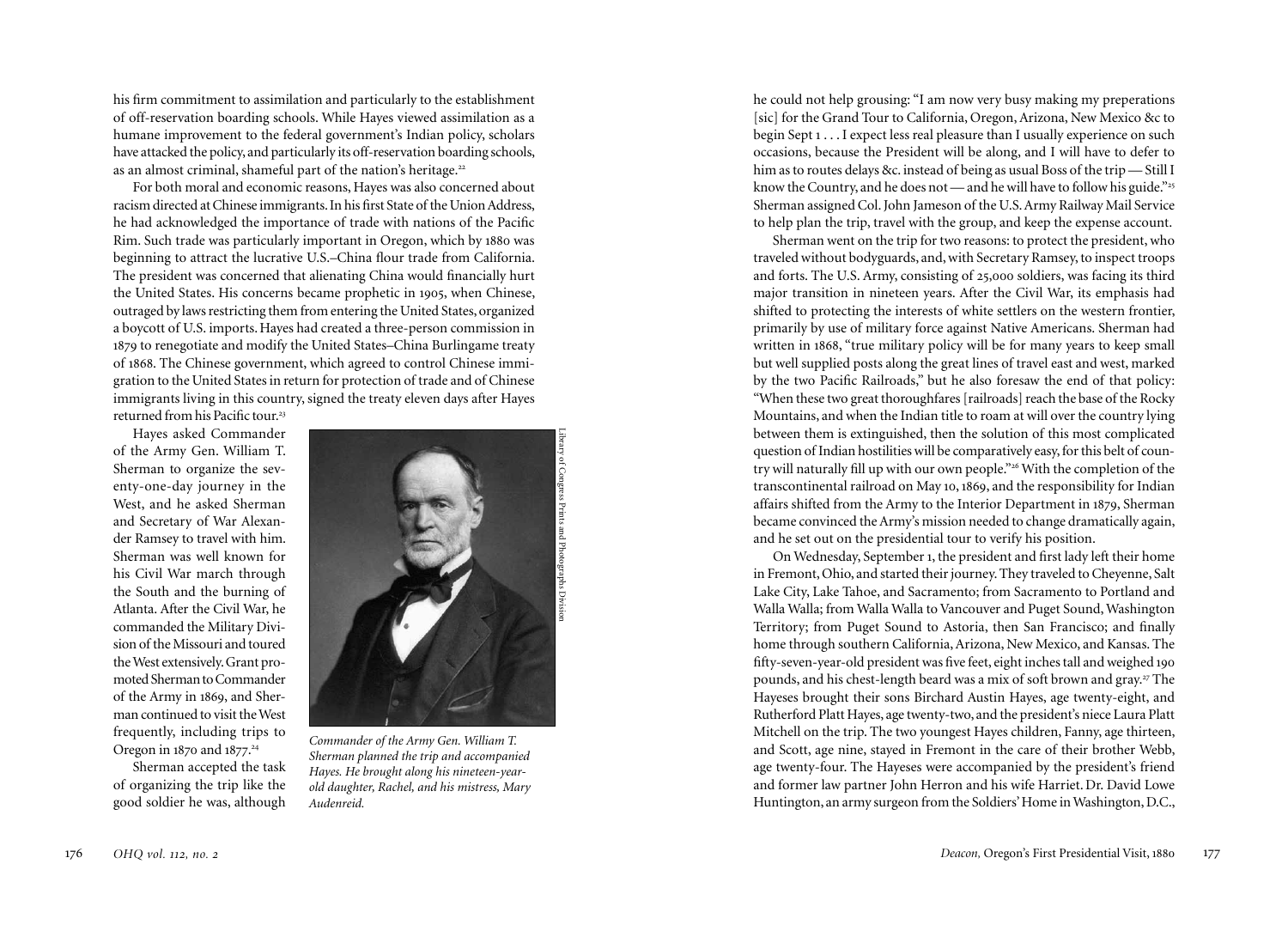also joined the party.<sup>28</sup> Sherman, age sixty, who had celebrated his thirtieth wedding anniversary to his wife Ellen the previous May, brought along their daughter Rachel, age nineteen, and his mistress, Mary Audenreid, a widow in her thirties who had been married to Sherman's long-time military aide, Maj. Joseph C. Audenreid.<sup>29</sup>

The presidential group split in Sacramento. Ramsey, the Hayeses' sons, and Sherman's daughter and his mistress went to San Francisco, where on September 2 3, they boarded the steamship *Columbia* and sailed to Portland. The president, first lady, John Herron, Huntington, Jameson, and Sher man took the Central Pacific's Oregon Division Railroad to its terminus in Redding. While planning the trip, Sherman urged the Hayeses to see Oregon's Rogue River Valley, advising the president, "I made the trip two years ago . . . The scenery is simply sublime . . . It is a daily mail route, with good accommodations along the Road, really an old Settlers Country."<sup>30</sup> That said, Sherman believed guiding just one stagecoach through southern Oregon was enough. On September 2 7, the president and first lady boarded an Oregon and California Stage Company stagecoach, driven by division agents W.L. Smith and Billy Carll, and left Redding for Ashland.In Oregon, Sherman's task of protecting the president and first lady was particularly important. Serial stagecoach robber Charles "Black Bart" Bolles had robbed a stagecoach on the same route, one mile south of the Oregon border, on September 16; he would rob it again on November 20. |<br>|<br>|  $\overline{a}$ 31

About two thousand people greeted the president's stagecoach when it arrived in Ashland at 3:40 p.m. on September 27. Professor L.L. Rogers, presi-3 dent of Ashland College, gave a welcoming address, and fifty minutes later, Hayes was on his way to Jacksonville. The president arrived in Jacksonville, population 1,000, at 6:15 p.m. The town had not created a welcoming com-|<br>|<br>| |<br>|<br>| mittee, but "a number of the citizens took it upon themselves to . . . escort them to the Hotel." At the U.S. Hotel, run by Madam Jeanne DeRobaum, the group was served oysters from Yaquina Bay, salmon from the Columbia River, bear steak, and pumpkin pie. At 8 :00 p.m., the president arrived at a reception at Holt's Hall, where he spoke to the crowd for about twenty-five minutes, saying he had come to the West Coast to view the grand scenery and to cultivate a closer acquaintance with the people. He then introduced Sherman. "Judging from the immense quantities of fruit that he had seen since he came to Oregon, especially the monster plums, he thought a dense population could be supported here by this industry alone," reported the local paper. "Almost every one present took advantage of the opportunity to shake hands with a live President. Gen. Sherman remarked afterwards, that this spontaneous, hearty greeting of the people was more acceptable to the President and himself than much useless formal ceremony."32 3



*On September 28, the presidential party arrived by this stagecoach in Roseburg, where it attended a reception at the Metropolitan Hotel. General Sherman rode shotgun on the box because bandit Charles "Black Bart" Bolles had robbed the stage on September 16 .*

After a hurried breakfast the next morning, the presidential party was reboarding the stagecoach when DeRobaum called out

#### "The bill, the President's bill!"

Mr. Herron, who acted as the President's Secretary, returned — an open wallet in his hand. "How much is the total?" he demanded.

"One hundred dollars," she told him.

"We don't wish to buy your hotel," he said with sarcasm, and he handed her twentyfive dollars in gold coins.<sup>33</sup>

The informality of Hayes's visit, and his lack of security, contrast vividly with Jacksonville's next overnight presidential visit, when George W. Bush and his wife Laura arrived on Air Force One at the Medford Airport on Thursday, October 4, 200 4, and spent the night at the Jacksonville Inn. Secret |<br>|<br>| Service agents and White House staffers worked for two weeks preparing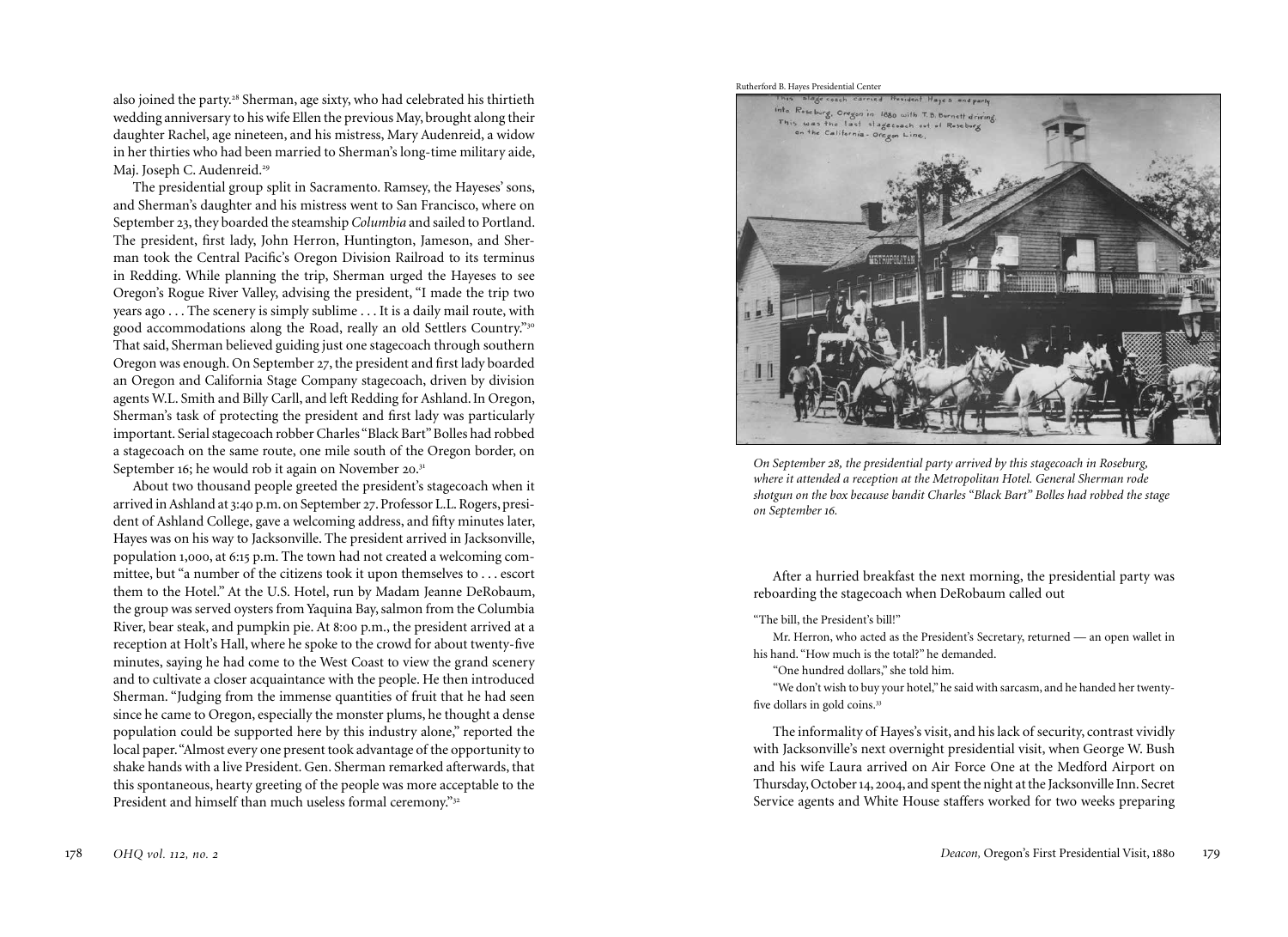the Jacksonville Inn for the presidential visit, said the inn's owner, Linda Evans. "Evans said an agent told her more than 100 members of the Secret Service were working in Jacksonville to ensure the safety of all involved. She was asked to leave the cottage by 7 p.m. Wednesday so the Secret Service could do a final sweep."White House staffers invited Central Point resident Lois Rodger, a volunteer trainer of assistance dogs, to meet the president and first lady at the tarmac, to "exemplify the president's commitment to national volunteer service," the *Medford Mail Tribune* reported. The only other contact the public had with Bush was a rally at the Jackson County Fairgrounds in Central Point. There, he told the crowd: "The last president to stay there in Jacksonville was Rutherford B. Hayes. I understand Ruther ford complained about the tab. I'm not going to. We're thrilled to be here." The Jackson County Republican Central Committee distributed sixteen thousand tickets to the event. The *Tribune* reported that "with all the extra police officers, plus public works and fire crews, the event took a hit on the city's budget." Security guards removed four people wearing shirts reading "Stop torture" or "Protect our civil liberties" from the event. At 8:00 p.m., Jackson County sheriff's deputies and Oregon State Police in riot gear fired pepper balls at protesters when they refused to clear the street in front of the Jacksonville Inn. 4 3

But the 188 0 presidential visit did not include such conflict. Hayes and his party spent the night of September 28 at the stagecoach company's station at Grave Creek, managed by Billy Carll. 5 Bright and early the next morning, 3 the party headed north. At Canyonville, "carpenters from their benches and blacksmiths from their forges came forward to shake hands, coatless and hatless. All were treated alike. The rich and poor, the well-dressed and the plowmen in uniform came forward to shake hands."36 3

Nevertheless, the president's visit to Oregon was not without contro versy. A week before his arrival, the *Roseburg Star* had editorialized that it was "indignant that any Democrat should want to pay respect to President Hayes on his arrival in that town . . . we have too much respect for that office to bow to the man who occupies it by the infamous perjury of partisans. Democrats should turn out en masse, however, to take a long look at the monumental fraud of the world."<sup>37</sup> Nonetheless, a brass band was playing when the Hayes party arrived at 6 :00 p.m. in Roseburg, the southern terminus of the Oregon and California Railroad. An official delegation, including Oregon governor William Wallace Thayer, future U.S. Senator Joseph N. Dolph, Portland mayor David P. Thompson, U.S. District Court of Oregon judge Matthew P. Deady, superintendent of the Oregon Railway and Navigation Company George Ainsworth, and Henry Failing, president of the First National Bank in Portland, met the presidential party. Rachel

18 *OHQ vol. 112, no.*  Sherman, Audenreid, and Ramsey came south from Portland to rejoin the group. Oregon's former governor and first U.S. senator, retired U.S. Army general Joseph Lane, gave a welcoming address. 8 3

After a reception at the Metropolitan Hotel, the Hayeses stayed at the home of William R. Willis, a local attorney, and his wife Caroline, who later remembered that Lucy Hayes "asked me to stay near her and repeat the names very distinctly as each lady drew near. But she really was a most delightful person. I found her much interested in our flowers and plants, both outside and in the greenhouse, and she had a real knowledge of them. She told me of varieties in the White House conservatories and jotted down names of some she admired here and would like to get a start of."<sup>39</sup> 3

At 9 :30 a.m. the next day, the president's train, its engine "fairly bristling with small flags," pulled into the Eugene depot, which was decorated with evergreens and more flags. Several hundred people and the Eugene Brass Band, in full uniform, met the train. 4 Hayes gave a short speech from the 0 caboose, saying he had been warned about Oregon stagecoach robbers and its weather: "We were told of the rain and fogs said to always [be] prevalent in Oregon, but we have met none of these discomforts. The views beyond Mt. Shasta and the canyons were grand beyond description. Another source of our gratification was in the good and skillful care of our drivers, Mr. Smith and Caril [sic] who, like General Sherman, have nerve to go where they undertake to go. . . . This is an educational town I am told, and I congratulate you on your university which, I trust will have a great future."Next, Ramsey addressed the crowd. They had just come from California, Ramsey said, and "they told the president that you were webfooted, that you had webs on your feet and no doubt he believed it. Now he can go back, go right to Washington and refute those false charges." The crowd roared with laughter. 4 |<br>|<br>|

At 11 :10 a.m., the party arrived in Albany for lunch. The Albany Ladies Coronet Band serenaded the president from a nearby balcony, then gave Lucy Hayes a wreath and complimented her on her good works on behalf of the temperance cause.<sup>42</sup> "Our visit to this state has been a succession of surprises, agreeable surprises," the president said at Albany. "I learned today for the first time that the ladies can play wind instruments even better than men." The president then announced he was hungry for lunch, and the group headed to a local boardinghouse.There, according to Caroline Willis:

A good natured and efficient German woman was in charge of the seating arrangements in the dining room. When all were seated except the President who had been detained a few minutes, this woman stood guard over his vacant chair. When President Hayes finally came in, unattended and unheralded, and quietly took his place, the German woman, accustomed to the pomp of Emperor William, could not imagine this man in mere citizens' garb could be the President. For several seconds she tried to stare him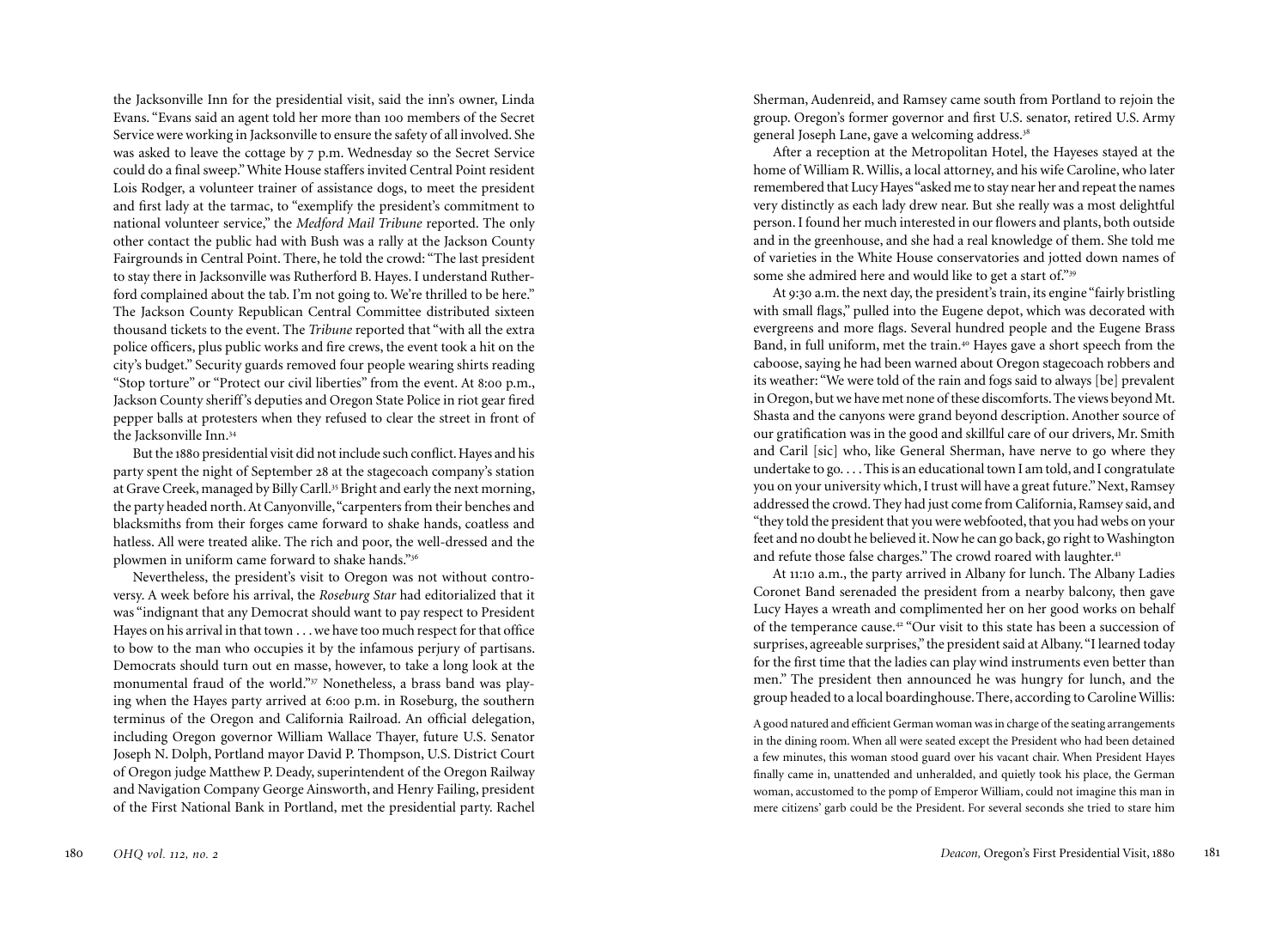out of the seat. Much perturbed she approached someone in authority and said, "I vish you vod go dell dot man to get oudda der bresident's chair!" 4

The train continued to Salem, where legislators were arguing about how to greet the president. State senator Israel Haines, a Democrat from Baker, objected to spending taxpayers' money to send a delegation to Roseburg to greet Hayes. The local newspaper summarized his argument:

It was rather curious to see all the principal officers of the nation traveling about this immense country and leaving the affairs of the government and the duties of their office to be attended to by their clerks. As a democrat he was hardly in a humor to encourage such doing. However, he would probably be as gracious as any member of the senate when the president arrived; but he hardly believed the state should pay the expenses of the committee who were going to receive the president.<sup>44</sup>

The president stayed in Salem for ninety minutes and tried to address a joint session of the legislature. The capitol was so noisy that he suggested they move outside, where five thousand people had gathered. Again, Hayes tried to give a speech, but the crowd was so loud he gave up. First-term rep resentative (and future governor) Theodore Thurston Geer, a Republican from Marion, remembered:

The humdrum of ordinary legislation was relieved during the latter part of the session of 188 0 by a reception given one afternoon to President Hayes and General W.T. Sher man, who were touring the Pacific coast. Both houses met in joint convention and were addressed by the President and the hero of the great March to the Sea. It was the first time a President of the United States had ever been in Oregon and it was justly counted a great event, but it was plain that the enthusiasm aroused by the presence of the great military commander surpassed that felt on account of the visit of the President, though his reception was cordial in every respect. . . .

On that occasion there was much admiration expressed for Mrs. Hayes, as there was, indeed, wherever she was known. Her democratic manner, together with her exceed ing simplicity of dress, was a matter of general comment. It was commonly remarked, I remember, that of the many hundreds of women who attended the reception, the President's wife was without doubt the least expensively dressed. Mrs. Hayes was an American woman with that best of womanly endowments — common sense!<sup>45</sup>

On the way north from Salem, the group stopped in Aurora Colony, a Christian communal society of six hundred people, mostly Swiss and Ger man immigrants, where "President Hayes won the hearts of the Germans at Aurora by greeting them in their mother tongue," before continuing north.<sup>46</sup>

The Hayeses arrived in Portland at 5 :00 p.m. and rode in an open barouche to the Esmond Hotel, where they checked into Suite 4, facing Mor rison and Front streets. The sunburned president made a short speech from

the Esmond's second-floor balcony to five thousand people in the street. As a surprise for the presidential couple, a portrait of Sardis Birchard, the president's maternal uncle, for whom the president (Rutherford Birchard Hayes) was named, hung in the suite's boudoir. The portrait was loaned for the occasion by an old schoolmate of Hayes who had moved to Portland. After four days of stagecoach and train travel, the presidential party's first order of business was to send out its laundry - \$13.75 worth of washing.<sup>4</sup> .<br>. 7

Until 9 6, presidents had paid travel expenses out of their own pockets. |<br>|<br>|  $\overline{a}$ Hayes's expense account, kept by Colonel Jameson, shows the trip cost the Hayeses \$575.40. The president often saved money by staying at private homes .<br>با 0 and military installations, including Vancouver Barracks across the Colum bia River from Portland, and by taking advantage of the railroads' "free pass system," which allowed elected officials to ride for free. Sherman, who was on active duty, received an eight-cent-a-mile travel reimbursement for the trip.<sup>48</sup>

October 1 started with a reminder to the Hayeses that their safety was not assured. At 9 :30 a.m., on the street under their window, Moses May, rabbi of Congregation Beth Israel in Portland, got into a gunfight with the synagogue's president, Abraham Waldman. May shot and injured Waldman and a bystander. Not to be deterred, the president left an hour later to tour Pioneer Courthouse, where the post office and custom house had office, and called on Deady in chambers.<sup>49</sup>

|      | Nio Evellence R. P. Nager<br>Im alcount mich John Jameson                          |      |  |
|------|------------------------------------------------------------------------------------|------|--|
| 1880 |                                                                                    |      |  |
|      | august 27 Breadfast at altoona Pafor four persons                                  | 250  |  |
|      | " Dinner at alliance, O. for fire persons                                          | 200  |  |
| Sept | 2 Breakfast at Valkaraisa, Ind for                                                 |      |  |
|      | 2. Lancaster, (scrot)                                                              | 175  |  |
|      | · do Porter on Special Car and incidental                                          |      |  |
|      |                                                                                    | 1375 |  |
|      | expenses Harbington, D.C. to Chicago Ill<br>8 To Sterrard and Waiter on Dining Car |      |  |
|      | Chicago Ill to San Francisco, Cal for                                              |      |  |

*Col. John Jameson traveled with the presidential party and kept this expense account.*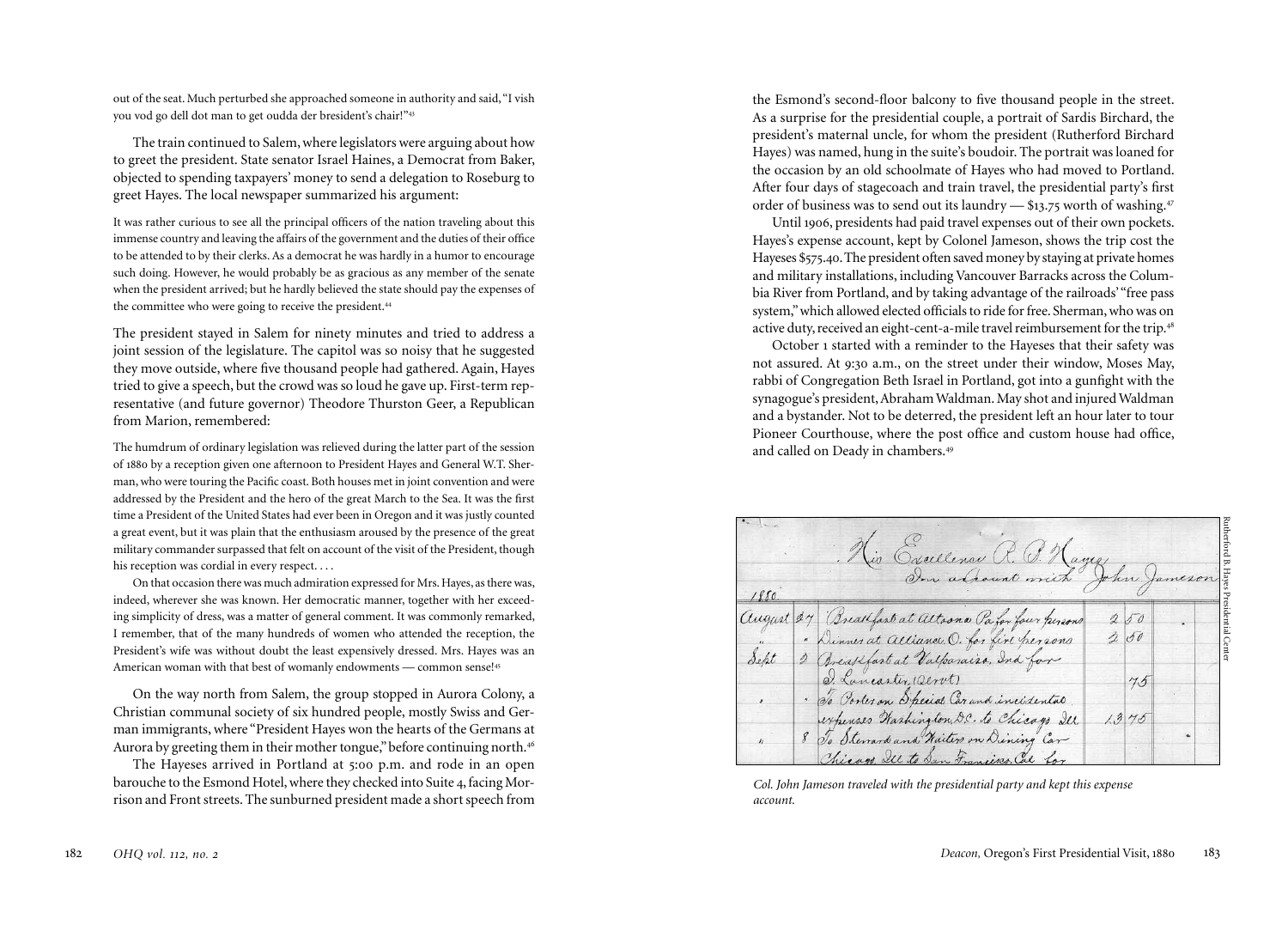That afternoon, the Hayeses left their hotel to visit schools, emphasiz ing the president's goal of "warning of the evils of popular illiteracy." They first went to Harrison Street School, then Park School, then Central School, where Mayor Thompson's daughter Daisy presented the president with a basket of flowers, and finally to North School. At Harrison Street School, the president told the children: "My friend on the left, with all the buttons, is Gen. Sherman. You've heard 'Marching Through Georgia' and if you don't know it your teachers should teach it to you; and when you sing it, you'll remember you have seen the General." 5 0

That evening, more than nine thousand people attended a reception in the Hayeses' honor at the Mechanics' Pavilion. There, "the jam was so incon siderate and precipitate . . . that four ladies fainted outright and had to be carried to the street to be revived. One man was lifted fully three feet by the crowd and held in that position for five minutes." 5 Hayes praised the crowd: 1

You are citizens of the state of Oregon, a state destined to be an agricultural state, a commercial state, a manufacturing state. You have all the means convenient to you each one of these three important parts of a great community. In manufacturing you have of course not made great progress. I see in the lumber yards and work shops of this city evidences that you have already laid the foundation for this branch of industry. A state that possesses the water power of Oregon can not fail in this particular. Already ships from every important part of the globe find their way to Portland. Agriculturally, you

are able not only to feed your selves, but have a large surplus for foreign nations.... Standing today in the cupola of the custom house where I could see all parts of the city, I must confess my amazement and surprise . . . at the thought that you had accomplished what had taken other cities one hundred years in less than a quarter of a century.<sup>52</sup>

On October 2, the president and first lady visited the Government Indian School in Forest Grove. There, he tack led his goal of warning against "race prejudice" head-on, stating his firm



*The Hayeses visited Central School, where Daisy Thompson, daughter of Portland mayor David P. Thompson, gave the president a basket of flowers.*

belief in a policy of assimilation for Indians. 5 In a speech printed on the 3 front page of the *New York Times*, Hayes said:

The party with me and myself, have been gratified at much we have seen of Oregon. Especially have we been gratified at what we have seen of the educational institutions of the state. As for this Indian School, I think it is the feeling of every good citizen, that it is wise and just to make good citizens of these Indian boys and girls. Some persons think that God has decreed that they should die off like wild animals. With that we have nothing to do. If this is so — if they are to become extinct — we ought to leave that to Providence, and we, as good, patriotic, Christian people, should do our best to improve their physical, mental and moral condition. We should prepare them to become part of the great, American family. If it turns out that their destiny is to be different, we shall at least have done our duty. This country was once theirs. They owned it as much as you own your farms. We have displaced them and are now completing that work. I am glad that Oregon has taken a step in the right direction. I am glad that she is preparing Indian boys and girls to become good, law-abiding citizens.<sup>54</sup>

Later, the president and first lady wrote to their youngest children, Fanny and Scott, how surprised they were that the lone Indian boy from Alaska at the school looked so different from the other Indian children.<sup>55</sup> Of all his accomplishments in office, Hayes was particularly proud of the changes he made in Indian policy. In his April 11, 188 0, diary entry, he congratulated himself on facilitating "an Indian policy of justice and fidelity to engage ments and placing the Indians on the footing of citizens."

On October 4, the president celebrated his fifty-eighth birthday on the steamer *Wide West,* which officers had decorated with bunting and festoons of sagebrush, and headed to The Dalles and Umatilla. Deady and Failing accompanied the group. All along the riverbank, crowds waved and cheered. At the Cascade Canal works, the president received a salute of "37 resound ing blasts set off in quick succession by the workmen at the locks. . . . Major Powell, in charge of the Cascade canal work, invited Mr. Hayes and his party to visit the works. Mr. Hayes seemed much interested, and asked many questions about the proposed improvement and as to its effect on the river, commerce and the interests of eastern Oregon."<sup>56</sup> When the presidential party reached The Dalles, it transferred to a train, and the president gave a short speech from the caboose. The party then headed to the mouth of the John Day River, where it boarded the *Harvest Queen* and headed for Umatilla. 5 7 Seven miles above The Dalles, the President's train stopped and the party walked to The Narrows, a spot where waters of the Columbia River surged between walls of solid rock. The group had an impromptu rock-throwing contest. No one managed to throw a rock across the river, "the President, however, making the best throw by several feet."58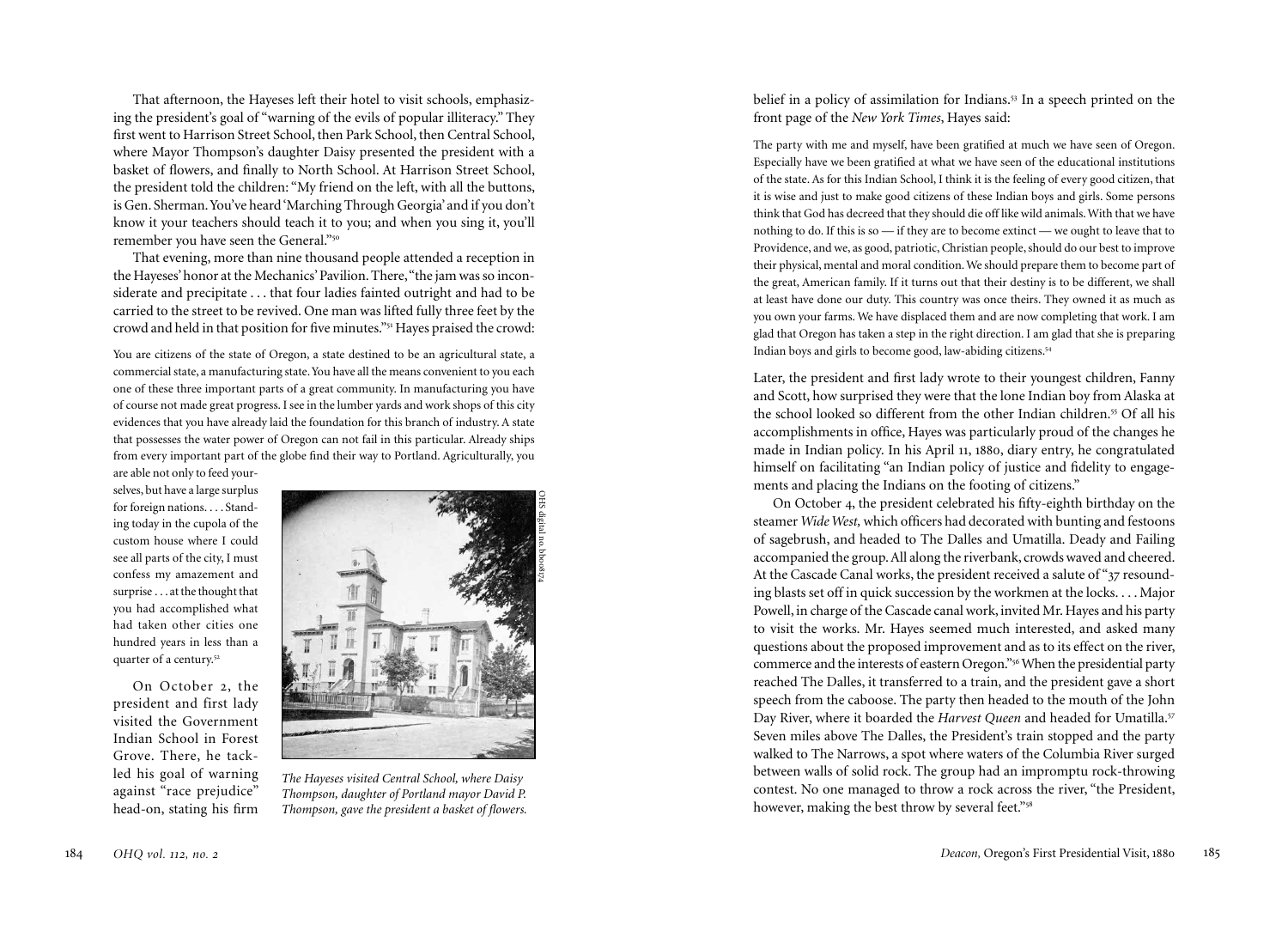OHS digital no. bboo8176



*The presidential party traveled on the* Harvest Queen *to Umatilla. According to the*  New York Times*, the steamer's captain, James W. Troop, broke out his harmonica, and "under the leadership of Mrs. Hayes, the party formed a choir and spent two or more hours in concert" (October 6, 1880).*

At 8 :00 a.m. October 5, the presidential party's boat berthed in Umatilla and went to Walla Walla, Washington Territory. Sherman was keen to inspect Fort Walla Walla, and five lines of cavalry lined up there to welcome the group. At the train depot, Washington Territorial Judge S.C. Wingard introduced the president, who reiterated his primary goal for the trip: to use a presidential visit to promote national harmony and prevent regional alienation.

We came together because we agree on some of those common sentiments and ideas which tend to make, and which do make us Americans, and give us national fellow feeling. You come not to see any mere individual. As a mere individual you care noth ing for me, and in addressing you, I do it in the sense of representing our nationality and our flag. As such representative I am glad to greet you to-day and I am glad to be greeted by you. I trust our meeting will contribute something toward the increase of that sentiment of patriotism which makes you free men in the full sense of American citizenship. The better we know each other the more we become attached to each other. All of sectional animosity and all of bitterness that there may be between a people liv ing widely apart disappears as we come together and meet each other face to face, and shake each other's hands.<sup>59</sup>

Once again Hayes, who was not running for office nor ever would again, stressed to listeners that he was there as a symbol of the federal government, a personification of the federal government's caring and concern for the Pacific Northwest, and shared his hopes that citizens in the region would feel they were full partners, in every sense, of the union.

At a reception back in The Dalles on October 6, Winifred Robinson pre sented the first lady with a basket of Oregon apples. "She looked at the fruit with amazement, and thought they must be waxwork. She was assured that they were apples grown around this country, where General Sherman said he didn't know how men made a living. On entering the carriage she was very careful that she had her basket of fruit with her." 6 While Lucy Hayes 0 was charming the locals, Sherman, who had never excelled at public rela tions, was not. Deady noted in his diary that while the president and his wife "are sensible good people who have made a very favorable impression . . . Sherman is more angular, abrupt and dogmatic, and although he persists in talking whenever called for cannot speak." The general, Deady continued, was "tiresome and fulsome without a particle of grace of manner." 6 1

The party returned to Vancouver Barracks on October 7, and Hayes toured Vancouver's Chinatown the next day. On October 9, the group took a train to Puget Sound and spent the next week in Washington Territory.<sup>62</sup> Washington Territorial Governor Elisha Ferry and his wife Sarah joined the group as it headed to Port Townsend on October 2 .The *Port Townsend*  |<br>|<br>| *Puget Sound Argus* reported that the presidential party, including Brig. Gen. Oliver O. Howard, commander of the Department of the Columbia, "went to Fort Townsend where they had a military reception in grand style . . . when they left on Wednesday they were loudly cheered by the assembled crowd. The President responded by saying, 'We have had a very pleasant visit, and we go away with very agreeable impressions'." The *Argus* added, "We have not space for the substance of the speeches made, but hope to comment on them further in our next issue." It did not realize that hope. 6 3

On October 5, in the edition reporting on Hayes's visit to Port Townsend, |<br>|<br>| the *Argus* printed an editorial expressing the territory's impatience with Congress for withholding statehood status. "It is in the power of the Demo cratic party to lift us into statehood at any time, their majority in Congress enabling them to do so. They know very well that in keeping Washington a Territory they prevent [presidential candidate] Mr. Garfield getting three electoral votes for President, and they know also that they thus keep out of Congress two Republican Senators and one Representative.... Statehood is exceedingly desirable to our people."<sup>64</sup> Nonetheless, in none of the Washington Territory newspaper reports, or in the copies of Hayes's speeches, is there any record of the president addressing Washington's petition for statehood. Congress did not grant it until 1889 .

At 5:30 a.m. October 15, the presidential party left Tacoma by train and |<br>|<br>| travelled to Kalama, Washington Territory, where it boarded the steamer *Wide West* and headed down the Columbia River. After fog forced a onehour layover in Cathlamet, the president arrived in Astoria at 11:30 a.m.<sup>65</sup> The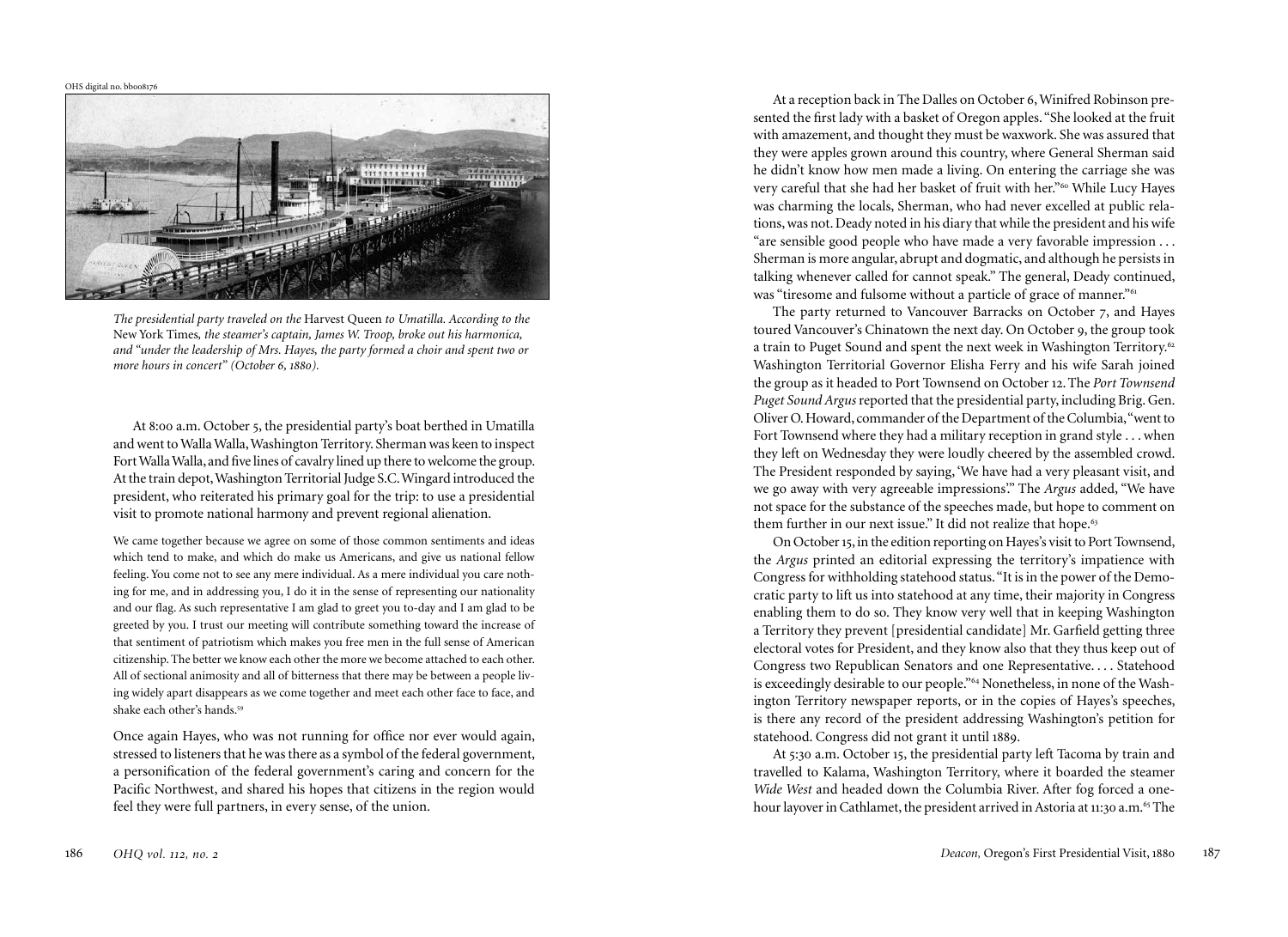*Wide West* docked at shipping captain George Flavel's wharf, and the party went directly to the Occident Hotel, where it was greeted by well-wishers. Astoria's mayor, DeWitt Clinton Ireland, who was also the editor and publisher of the *Daily Astorian,* reported in the newspaper: "Most of the town's bands were playing as the *Wide West* pulled up to the dock. Unfortunately, each of them was playing a different tune but it didn't make too much difference because nobody could hear them over the shouts and cheers of the crowd. . . . As President Hayes and I walked through this charming aisle, the children were sweetly singing, 'America' and throwing flowers into the street in front of us. I noticed that the President was walking carefully over this garlanded street and he remarked that he was sometimes compelled to walk upon flowers, but that he always endeavored not to step on them."<sup>66</sup>

After resting at the Occident Hotel, Hayes, Sherman, and Ramsey inspected Fort Canby in Washington Territory and Fort Stevens. When the group arrived at Fort Stevens 3:00 p.m., it was given a twenty-one-gun salute, but only one officer, First Lt. William Everett, Fourth Artillery, was on hand to greet the president. The few enlisted men with Everett were not in full uniform. Immediately after the one-hour inspection, Sherman filed a complaint. The following day, Everett wrote a letter to the Assistant Adjutant General, Department of the Columbia, defending the poor showing: "I as post commander gave permission for all of the command except the guard prisoners and a detail to fire a salute in honor of his excellency the President, to visit 'Astoria' in order to see the President there. The enlisted men seen on the hill where the President and party passed were of the same detail that fired the salute and were probably imbued with the same curiousity [sic] as other people."67

That night, the president and first lady dined at the Occident Hotel on baked Chinook salmon, oysters, and dessert with fresh berries from local gardens. Astoria's mayor asked if he could make a few remarks, but Lucy Hayes, who had been on the road for forty-five days, traveled on boats "festooned" in sagebrush, been served bear, toured a coal mine, narrowly missed a gunfight in the streets of Portland, and heard "Hail to the Chief" over and over again, was weary. According to the *Daily Astorian*, the mayor "was interrupted by Mrs. Hayes, with the suggestion that where there was such good cooking speeches were unnecessary. That ended the matter, and no public addresses nor toasts were offered."<sup>68</sup> The *Daily Astorian* article, which ran without a byline, probably was written by the mayor himself. Ireland, in both of his capacities as mayor and publisher, was a vociferous critic of Chinese immigration, but neither his newspaper reports nor his memoirs written thirty years later indicate he and Hayes discussed Chinese immigration.<sup>69</sup>

October 16 was a beautiful, sunny day that Hayes later interpreted as an omen. The presidential party boarded the *Columbia* for a three-day cruise to San Francisco. From there, the Hayeses travelled to Yosemite, not yet a national park, then to Los Angeles and Tucson. In New Mexico, they rode for two days in U.S. Army field ambulances to Santa Fe, through Apache territory, with a military escort. The president skipped a planned stop in Denver to be home in Fremont in time to vote for his successor.<sup>70</sup>

Hayes returned to the White House on November 6 and resumed daily entries in his diary the next day. "We left W [Washington, D.C.] on our Pacific tour Thursday evening 26th August and returned Saturday morning after an absence of Seventy one days. Our trip was most fortunate in all of its circumstances. Superb weather, good health and no accidents. A most gratifying reception greeted us everywhere from the people and from the noted and interesting individuals." The president made a list of people to send thank-you notes to, including Portland mayor D.P. Thompson, Henry Failing (with the notation "Hill, artist"), and stagecoach drivers Smith and Carll.<sup>71</sup>

In Oregon, the most tangible result of Hayes's visit was the U.S. Army Corps of Engineers' improvements to the mouth of the Columbia River. While visiting Astoria, Hayes "appeared to take special interest in the improvements needed at the mouth of the Columbia . . . especially to the improvements needed at the bar and the great benefits to our state and Washington territory to be derived from it."<sup>72</sup> In his final state of the union address, Hayes told Congress about the necessary work.<sup>73</sup> In August 1882, U.S. Army Corps of Engineers surveyors examined the estuary, interviewed river pilots, and recommended that the federal government dredge the mouth of the river and build a jetty. Congress appropriated \$100,000 for the operation on July 5, 1884, and work on a 1,000-foot jetty, west toward the Clatsop Spit, began in April 1885. 74

In the same address, Hayes spoke of the Indian boarding school in Forest Grove, calling for Congress to support "an increase of appropriations" for boarding schools for Indian children, such as the one "established this year in Forest Grove, Oregon for the education of Indian youth on the Pacific Coast. . . . The expenses of Indian education have so far been drawn from the permanent civilization fund at the disposal of the Department of the Interior, but the fund is now so much reduced that the continuance of this beneficial work will in the future depend on specific appropriations by Congress for that purpose; and I venture to express the hope that Congress will not permit institutions so fruitful of good results to perish for want of means for their support. On the contrary, any increase of the number of such schools appears to be highly advisable."<sup>75</sup> Two years later, 71 federally funded Indian boarding schools were in operation, with an enrollment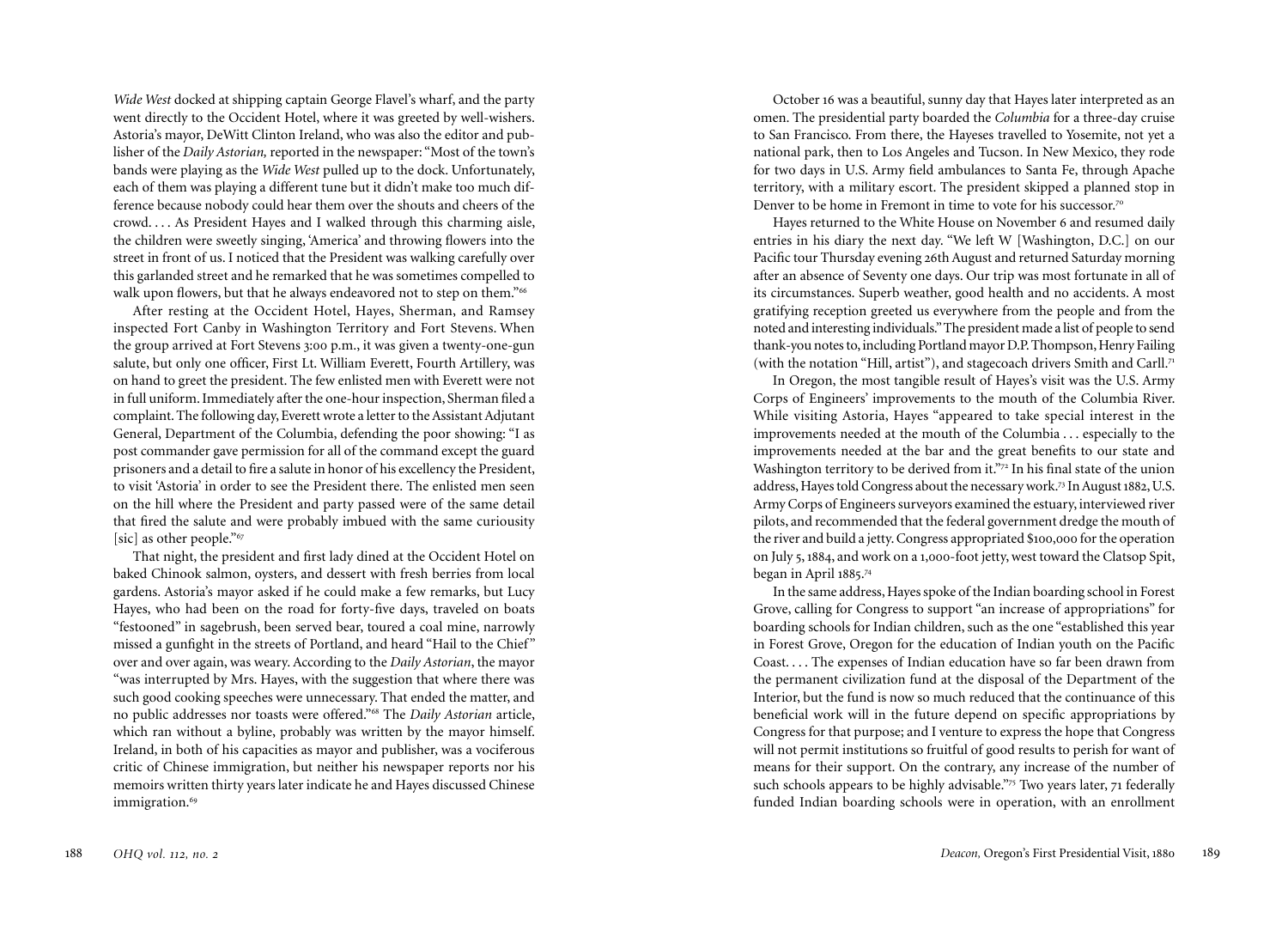of 2 , 755 students; by 188 7, 117 federal boarding schools were serving 8 , 2  $\overline{a}$ 0 students. In 1885, Forest Grove Indian Training School was moved to Salem and renamed the Chemawa Indian Industrial School. It had 6 employees, 3 205 students, and an annual budget of \$40,747.71 in 1887.<sup>76</sup> 0 0 7 .<br>با 7

The president's next recommendation, that the U.S. Army be reorga nized, was implemented. Sherman, in his 188 0 annual report, had advised Congress that "the West's many small military posts had become useless. The railroads have completely revolutionized our country in the past few years, and impose on the military an entire change of policy. The maintenance of small posts along wagon and stage routes is no longer necessary," and the posts should be abandoned, he said.<sup>77</sup> Hayes concurred. In November 1883, Sherman retired and turned command of the U.S. Army over to General Philip Sheridan, who recommended that the military organization in the West be reorganized and reduced. Within a decade, the army had decom missioned more than twenty-eight army posts west of the Mississippi River.<sup>78</sup> 7

Hayes's primary goal, for both his western tour and his presidency, was to reunify the country by seeking a "union of people's hearts by works of love and peace." It is difficult to quantify how his visit to Oregon achieved that purpose, just as it is difficult to quantify the results of Washington's and Madison's presidential tours. But there is much anecdotal evidence to sug gest Hayes's visit strengthened Oregonians' ties to the federal government.

The *Daily Oregonian*, for example, editorialized: "The appearance among us of a president of the United States is a notable event. Only a small pro portion of our people had ever seen one . . . it serves a good purpose for the president to mingle with the people. It tends to preserve an easy intercourse between them and the persons highest in authority, and this plays no small part in maintaining the proper simplicity of our republican format."<sup>79</sup> Hayes's 7 visit was "an event long to be remembered in The Dalles," the *Daily Astorian*  reported. "All attempted to give the president and his party a cordial and hearty welcome, and by doing so to attest their appreciation of his adminis tration and their loyalty to the national government." 8 When Hayes died, his 0 *New York Times* obituary said he succeeded at his primary goal of unifying the country: "There is no doubt that his Administrations served a very useful purpose in the transition from sectional antagonism to national harmony." 8 1

Hayes's time in Astoria also washed away any second thoughts he might have had about keeping his pledge, made when he accepted his party's nomination to the presidency, not to seek a second term. On January 2, 188 1, two months before he left office, the president told Texas congressman Guy M. Bryan he did not regret leaving the presidency. The beautiful day he left Astoria, Hayes wrote, seemed an omen about the wisdom of setting a new direction for his life: "We begin to long for home and freedom more

and more as the time draws nearer ... about the middle of October last, one fine morning as we were passing on the noble steamer *Columbia* out of the Columbia River into the Pacific Ocean, we passed a beautiful ship *The Valiant* from Boston. She turned northward towards Puget Sound and we headed southward for the Golden Gate. It impressed me deeply."82

### **NOTES**

The author thanks Nan Card, Curator of Manuscripts, Rutherford B. Hayes Presidential Center, Professor Emeritus Duncan McDonald, and University of Oregon School of Journalism and Communication, for his pioneering work educating journalists in information gathering. 1. Kenneth E. Davison, *The Presidency of* 

*Rutherford B. Hayes* (Westport, Conn.: The Greenwood Press, 1972), 46. |<br>|<br>| ;

2. Ray C. Colton, *The Civil War in the Western Territories* (Norman: University of Oklahoma Press, 1959), 17 4 – 8 0; Charles H. Brown, *Agents of Manifest Destiny: The Lives and Times of the Filibusters* (Chapel Hill: University of North Carolina Press, 198 0), 22 3. See also Tom Chaffin, *Fatal Glory: Narciso Lopez and the First Clandestine U.S. War Against Cuba* (Charlottes ville: University Press of Virginia, 1996).

3. U.S. Electoral Commission, Proceedings of the Electoral Commission Appointed under the Act of Congress Approved January 29, 877, |<br>|<br>| Entitled "An Act to Provide for and Regulate the Counting of Votes for President and Vice-President, and the Decisions of Questions Arising Thereon, for the Term Commencing March 4, 877," 44th Cong., 2nd sess., *Congres -* |<br>|<br>| *sional Record*, 5, part 4 (Washington, D.C.: GPO, February 16, 1877), 254-55, 295-98. |<br>|<br>| |<br>|<br>|

4. William H. Rehnquist, *Centennial Crisis: The Disputed Election of 1876* (New York: Alfred A. Knopf, 2004), 114–18. |<br>|<br>|

5. The meetings were held at the Wormley Hotel in Washington, D.C.

6. C. Vann Woodward, *Reunion and Re action: The Compromise of 1887 and the End of Reconstruction* (Boston: Little, Brown and Company, 1951), chapters 9-11.

7. *Congressional Record*, 254 .

8. Rehnquist, *Centennial Crisis*, 188 – 9 . 9. Rutherford B. Hayes Papers [hereafter

Hayes Papers], Notes and Speeches, Inaugural Address, March 5, 877, Rutherford B. Hayes |<br>|<br>| Presidential Center, Fremont, Ohio [hereafter Hayes Center]. See also Woodward, *Reunion and Reaction*, 25 .

> 10. *Daily Oregonian,* September 30, 188 . 0

11. Washington to Hancock, October 22, 1789, and Archibald Henderson, *Washington's Southern Tour, 1791* (Boston: Houghton Mifflin, 1923), 184, xxiii–xxiv, both quoted in Richard J. Ellis, *Presidential Travel: The Journey from George Washington to George W. Bush* (Law rence: University Press of Kansas, 2008), 20-25. 0

|<br>|<br>| 2. Ellis, *Presidential Travel,* 24 . 0

13. Congressional Directory, Sessions of Congress, 1st-11oth Congresses, 1789-2 (Washington, D.C.: GPO, 2007; originally pub lished, 1880), 519; and Davison, Presidency, 213. |<br>|<br>|

|<br>|<br>| 4. *Washington Post*, August 26, 188 0. The *Post* refers here to the date Hayes left the White House.

15. *Daily Oregonian,* September 29, 188 . 0

|<br>|<br>| 6. T. Harry Williams, ed., *Hayes: The Diary of a President, 1875 –1881, Covering the Disputed Election, the End of Reconstruction, and the Beginning of Civil Service* (New York: David McKay Company, 1964), 662 .

17. The 188 0 U.S. Census was the first to use "Indian" as a race classification.

18. Davison, Presidency, chapters 12 and |<br>|<br>| 13; Hayes, State of the Union Addresses, 8 8 |<br>|<br>| ; and 188 .  $\overline{a}$ 

|<br>|<br>| 9. Harvey W. Scott, *History of the Oregon Country Volume 2* (Cambridge, Mass.: Riverside Press, 1924), 133 .

2 0. Henry E. Fritz, *The Movement for Indian*